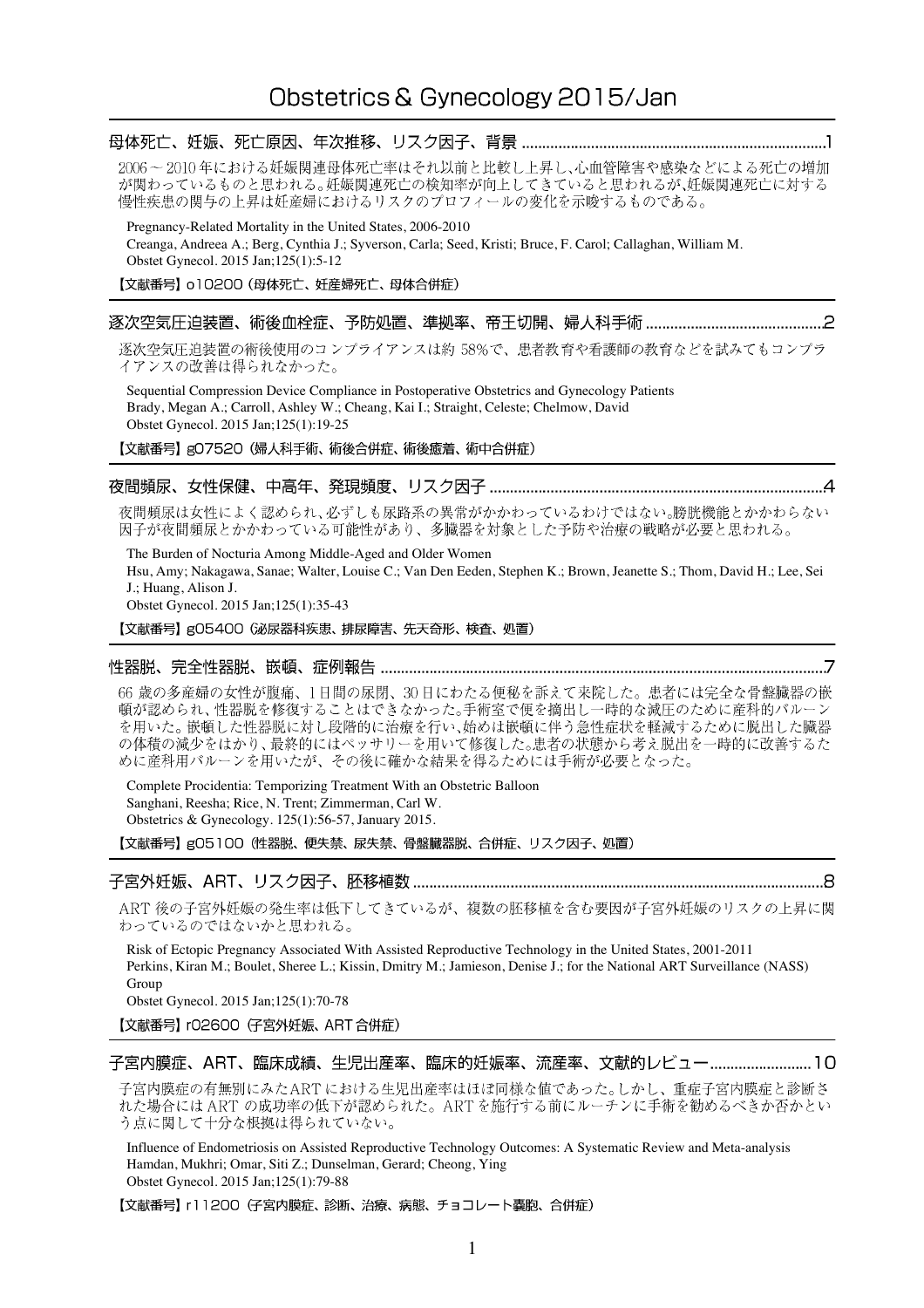子宮内膜癌あるいは大腸癌が第 1 度近親者に認められる女性においては、それらの家族歴を有しない女性と比較 し、子宮内膜癌を発症するリスクは有意に上昇する。子宮内膜癌のリスクについて女性に情報を提供する際に今回 の研究結果は有用である。

Family History and Risk of Endometrial Cancer: A Systematic Review and Meta-analysis Win, Aung Ko; Reece, Jeanette C.; Ryan, Shae Obstet Gynecol. 2015 Jan;125(1):89-98

【文献番号】g02600 (子宮内膜癌、子宮体部腫瘍、子宮内膜増殖症、子宮肉腫、子宮内膜過形成)

## 

子宮の良性疾患であっても開放性電動モルセレーターを用いて子宮細切法を試みた場合臨床的に問題となる子宮 病巣の播種を引き起こすことがある。

Surgical Cytoreduction for Disseminated Benign Disease After Open Power Uterine Morcellation Ramos, Amanda; Fader, Amanda N.; Long Roche, Kara Obstet Gynecol. 2015 Jan;125(1):99-102

【文献番号】gO7520 (婦人科手術、術後合併症、術後癒着、術中合併症)

#### 

妊娠36週以降の双胎妊娠例において陣痛発来前の帝王切開による分娩と比較し、陣痛発来後の分娩に伴い低酸素 症、第2子の5歳児に達するまでの死亡率の上昇などを含め児の臨床結果にネガティブな影響を認める割合は上昇 した。しかし、満期あるいは満期に近い時点における合併症を伴わない双胎妊娠における絶対的な死亡率は低く、 母体の合併症なども考慮してバランスのとれた選択が必要である。

Association of Prelabor Cesarean Delivery With Reduced Mortality in Twins Born Near Term Roberts, Christine L.; Algert, Charles S.; Nippita, Tanya A.; Bowen, Jennifer R.; Shand, Antonia W. Obstet Gynecol. 2015 Jan;125(1):103-110

【文献番号】oO7100 (双胎妊娠、双胎児間輸血症候群、胎児発育不均衡)

#### 

単一胚移植後の一卵性双胎の発現率はdav5~6移植群においてdav2~3移植群よりも上昇した<sub>c</sub>assisted hatching を試みた場合においてはdav2~3の移植例において一卵性双胎のリスクは上昇した。

Trends and Correlates of Monozygotic Twinning After Single Embryo Transfer Kanter, Jessica R.; Boulet, Sheree L.; Kawwass, Jennifer F.; Jamieson, Denise J.; Kissin, Dmitry M. Obstet Gynecol. 2015 Jan;125(1):111-117

【文献番号】 r02500 多胎妊娠、胎児減数手術、多胎妊娠回避法、胎児自然喪失)

## 北アメリカ胎児治療ネットワーク、勧告、一絨毛膜双胎、合併症、TTTS、TRAP、TAPS................22

一絨毛膜双胎においては時に生命を脅かし、児の健康状態にリスクをもたらす合併症が発現することがあり、さら 、『原題集合作記》、『説明』という。『『この上昇を伴うこと』という。』『RAP(twin\_reversed arterial perfusion) や一絨<br>毛膜双胎あるいは結合体のような一絨毛膜双胎に伴って発現する異常は妊娠第1 三半期に診断することができる。 TTTS や TAPS あるいは選択的胎児発育不全のような異常には継続的に頻回に系統的検査が必要で、それによっ て早期にまたタイムリーに検知することができ、地域の専門医療センターに紹介することで、総合的カウンセリン グと予後の改善をはかるための対応も可能となる。

The North American Fetal Therapy Network Consensus Statement: Prenatal Surveillance of Uncomplicated Monochorionic **Gestations** 

Bahtiyar, Mert Ozan; Emery, Stephen P.; Dashe, Jodi S.; Wilkins-Haug, Louise E.; Johnson, Anthony; Paek, Bettina W.; Moon-Grady, Anita J.; Skupski, Daniel W.; O'Brien, Barbara M.; Harman, Christopher R.; Simpson, Lynn L.; for the North American Fetal Therapy Network

Obstet Gynecol. 2015 Jan;125(1):118-123

【文献番号】oO7100 (双胎妊娠、双胎児間輸血症候群、胎児発育不均衡)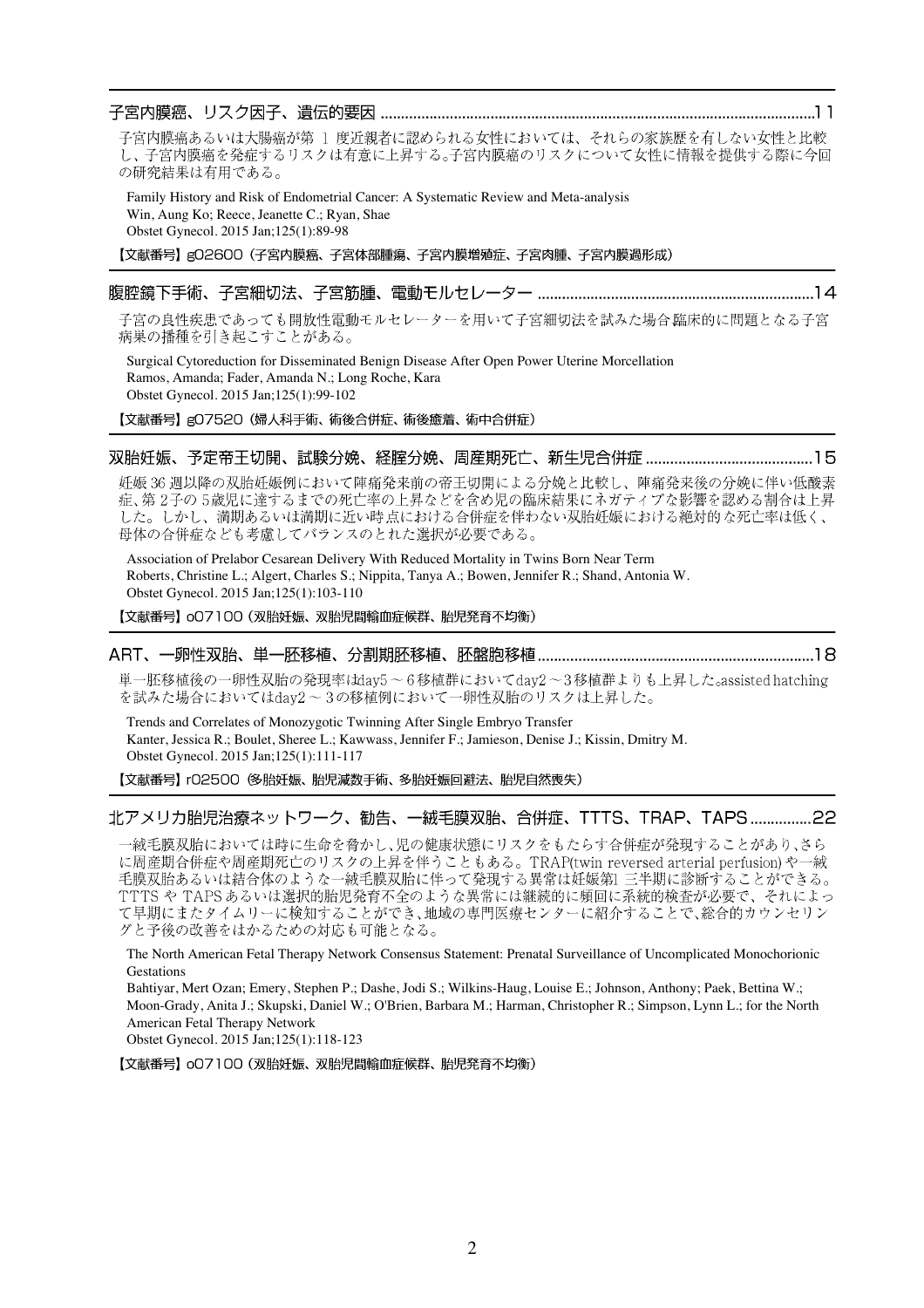妊娠性高血圧疾患のために入院となった患者が伝統的な脳卒中のリスク因子を有する場合には脳卒中のリスクは 上昇した。妊娠高血圧性疾患に伴う脳卒中の調査で2つの特徴が認められ、1990年代中ごろ以降における頻度の 顕著な上昇と脳卒中に伴う合併症の発現率の明らかな上昇である。

Hypertensive Disorders and Pregnancy-Related Stroke: Frequency, Trends, Risk Factors, and Outcomes Leffert, Lisa R.; Clancy, Caitlin R.; Bateman, Brian T.; Bryant, Allison S.; Kuklina, Elena V. Obstet Gynecol. 2015 Jan;125(1):124-131

【文献番号】 003800 (妊娠合併症、内分泌疾患、偶発疾患、悪性腫瘍、血栓症、薬剤、STD)

# 

周産期の臨床結果のリスクを低下させるために、患者に到達可能な体重減少を妊娠前の体重減少のカウンセリング において伝える必要があることを示唆するものである。

Risk of Adverse Pregnancy Outcomes by Prepregnancy Body Mass Index: A Population-Based Study to Inform Prepregnancy Weight Loss Counseling

Schummers, Laura; Hutcheon, Jennifer A.; Bodnar, Lisa M.; Lieberman, Ellice; Himes, Katherine P. Obstet Gynecol. 2015 Jan;125(1):133-143

【文献番号】 o12210 (妊産婦管理、高齢妊娠、若年妊娠、肥満、糖尿病、運動、抑うつ)

分娩後の体重の貯留は妊娠前の体重が正常であった女性を含め分娩後年の時点における肥満のリスクと有意な関 係が認められた。分娩後の変更可能な行動パターンは肥満のリスクを低下させる可能性がある。

Postpartum Weight Retention Risk Factors and Relationship to Obesity at 1 Year Endres, Loraine K.; Straub, Heather; McKinney, Chelsea; Plunkett, Beth; Minkovitz, Cynthia S.; Schetter, Chris D.; Ramey, Sharon; Wang, Chi; Hobel, Calvin; Raju, Tonse; Shalowitz, Madeleine U.; for the Community Child Health Network of the Eunice Kennedy Shriver National Institute of Child Health and Human Development Obstet Gynecol. 2015 Jan;125(1):144-152

【文献番号】 o12210 (妊産婦管理、高齢妊娠、若年妊娠、肥満、糖尿病、運動、抑うつ)

## 

産科用バルーンはMcIndoe 法による腟の形成術のモールドとして使用できるのではないかと思われる。

Obstetric Balloon for Treatment of Foreshortened Vagina Using the McIndoe Technique Rauktys, Aubrey; Parikh, Pranay; Harmanli, Oz Obstet Gynecol. 2015 Jan;125(1):153-156 【文献番号】gO7600 (手術関連事項)

重複子宮を有し帝王切開の既往のある患者において試験分娩を試み経腟分娩に成功した例に遭遇した。

Uterine Didelphys and Vaginal Birth After Cesarean Delivery Altwerger, Gary; Pritchard, Ashley M.; Black, Jonathan D.; Sfakianaki, Anna K. Obstet Gynecol. 2015 Jan;125(1):157-159

【文献番号】 oO4800 (異常分娩関連事項)

### 死産、リスク因子、遺伝学的検査、microarraytest、抗リン脂質抗体、胎児発育不全、胎盤所見 …36

今回の文献の紹介においては、死産に関する5 篇の論文を取り上げた。それぞれに以下のような重要なメッセージ が込められていた。論文1:死産の頻度を減少させるためには原因について理解を深め、リスクのある妊婦を特定 し管理する必要がある。論文2:死産に関わる遺伝子異常を調べる上で、核型分析と比較しmicroarrayDNA分析 が優れている。論文3:抗リン脂質抗体の検査は、特に原因が明らかとされていない死産において考慮すべき検査 である。論文4:10 パーセンタイル未満のSGA や 90 パーセンタイル超のLGA においては死産のリスクは上昇す る。論文5:死産後の胎盤の検査は胎盤の病理検査に関する特別な知識と経験を有する病理専門家に委ねる必要が ある。

What Is New in Stillbirth?: Important Recent Articles Andrews, William W. Obstet Gynecol. 2015 Jan;125(1):160-161

【文献番号】 o10100 (周産期死亡、死産、胎児死亡、新生児死亡、乳児死亡、新生児合併症)